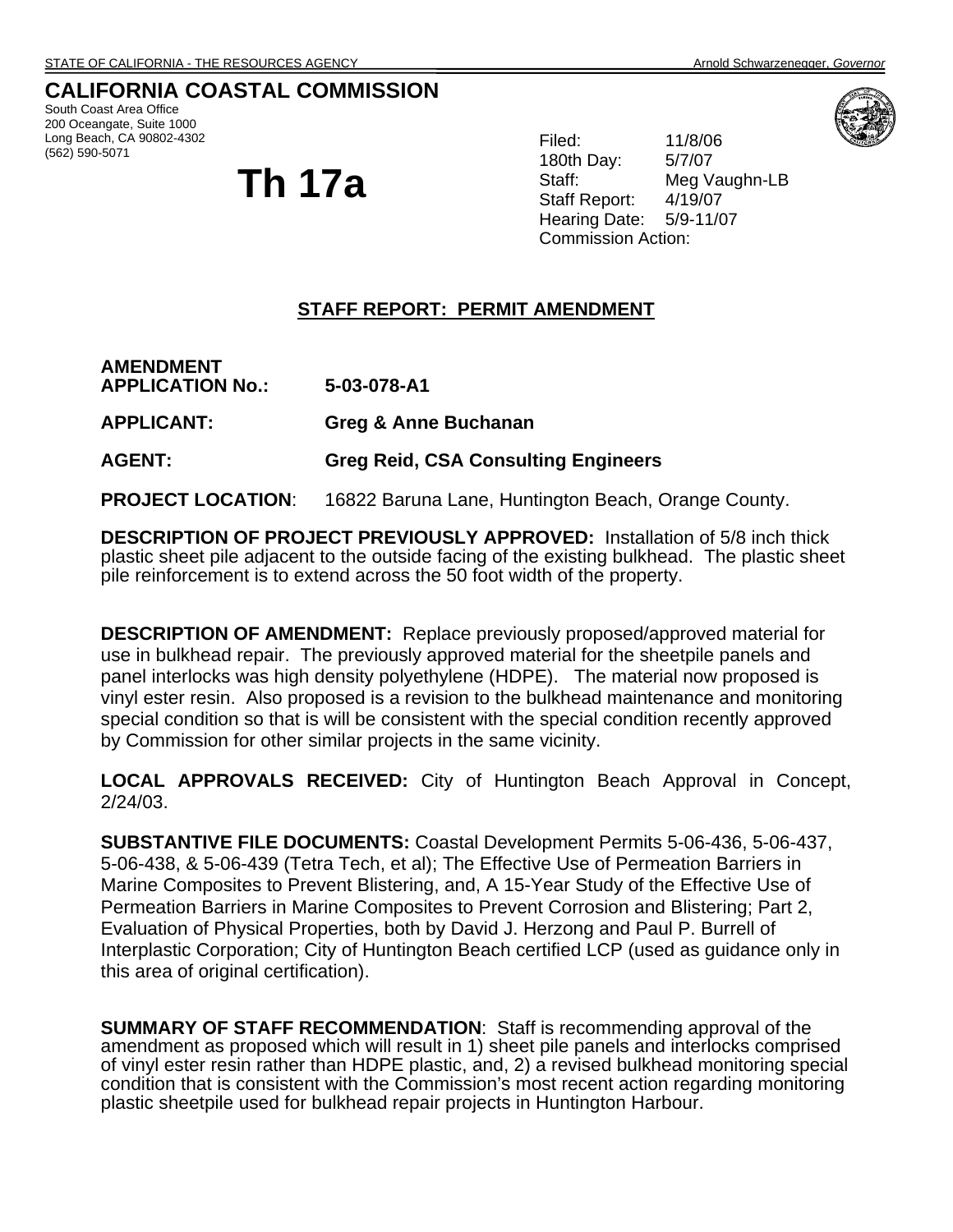### **PROCEDURAL NOTE**

The Commission's regulations provide for referral of permit amendment requests to the Commission if:

1) The Executive Director determines that the proposed amendment is a material change,

2) Objection is made to the Executive Director's determination of immateriality, or

3) The proposed amendment affects conditions required for the purpose of protecting a coastal resource or coastal access.

If the applicant or objector so requests, the Commission shall make an independent determination as to whether the proposed amendment is material. 14 Cal. Admin. Code 13166.

The proposed amendment was determined to be material because it affects conditions required for the purpose of protecting a coastal resource. Staff is recommending approval of the proposed changes to the special condition because protection of coastal resources (the marine environment of Huntington Harbour) will not be effected.

## **I. STAFF RECOMMENDATION:**

## **MOTION:** *I move that the Commission approve the proposed amendment to Coastal Development Permit No. 5-03-078 pursuant to the staff recommendation.*

# **STAFF RECOMMENDATION OF APPROVAL:**

Staff recommends a **YES** vote. Passage of this motion will result in approval of the amendment as conditioned and adoption of the following resolution and findings. The motion passes only by affirmative vote of a majority of the Commissioners present.

## **RESOLUTION TO APPROVE A PERMIT AMENDMENT:**

The Commission hereby approves the coastal development permit amendment on the ground that the development as amended and subject to conditions, will be in conformity with the policies of Chapter 3 of the Coastal Act and will not prejudice the ability of the local government having jurisdiction over the area to prepare a Local Coastal Program conforming to the provisions of Chapter 3. Approval of the permit amendment complies with the California Environmental Quality Act because either 1) feasible mitigation measures and/or alternatives have been incorporated to substantially lessen any significant adverse effects of the amended development on the environment, or 2) there are no feasible mitigation measures or alternatives that would substantially lessen any significant adverse impacts of the amended development on the environment.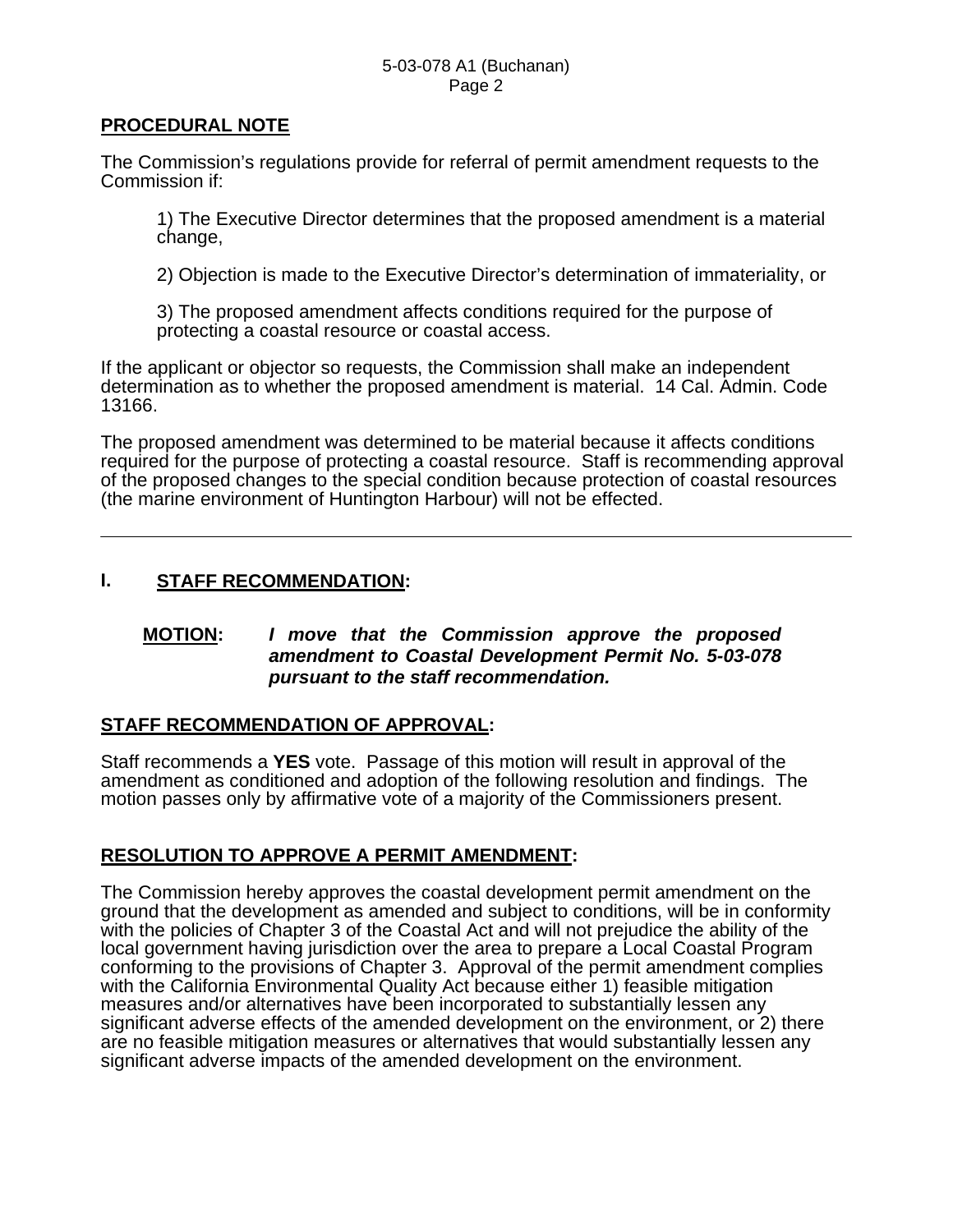# **II. STANDARD CONDITIONS:**

- 1. Notice of Receipt and Acknowledgment. The permit is not valid and development shall not commence until a copy of the permit, signed by the permittee or authorized agent, acknowledging receipt of the permit and acceptance of the terms and conditions, is returned to the Commission office.
- 2. Expiration. If development has not commenced, the permit will expire two years from the date this permit is reported to the Commission. Development shall be pursued in a diligent manner and completed in a reasonable period of time. Application for extension of the permit must be made prior to the expiration date.
- 3. Interpretation. Any questions of intent or interpretation of any condition will be resolved by the Executive Director or the Commission.
- 4. Assignment. The permit may be assigned to any qualified person, provided assignee files with the Commission an affidavit accepting all terms and conditions of the permit.
- 5. Terms and Conditions Run with the Land. These terms and conditions shall be perpetual, and it is the intention of the Commission and the permittee to bind all future owners and possessors of the subject property to the terms and conditions.

# **III. SPECIAL CONDITIONS**

# **A. Conditions Imposed Under Original**

Unless specifically altered by this amendment, all regular and special conditions attached to Coastal Development Permit No. 5-03-078 remain in effect, with the following exception; To the extent development specifications in any plans approved by the Executive Director pursuant to this amendment are inconsistent with specifications listed in any plans approved prior to this amendment, compliance with which was required by the existing permit conditions, those requirements for compliance with those prior plans are hereby modified as necessary, but only as necessary, to require compliance with the new plans. In addition, all standard and special conditions imposed under Coastal Development Permit No. 5-03-078 that could apply equally to this amendment, are so applied.

#### **B. Replace Previously Imposed Special Condition No. 1 (Bulkhead Maintenance) with the following Special Condition:**

## **1. Bulkhead Monitoring Plan**

Previously imposed Special Condition No. 1 (Bulkhead Maintenance) shall be replaced with the following special condition:

**A.** The permittees shall maintain the bulkhead reinforcement in good condition throughout the life of the development. **PRIOR TO ISSUANCE OF THE COASTAL DEVELOPMENT PERMIT**, the applicants shall submit a Monitoring Plan, for the review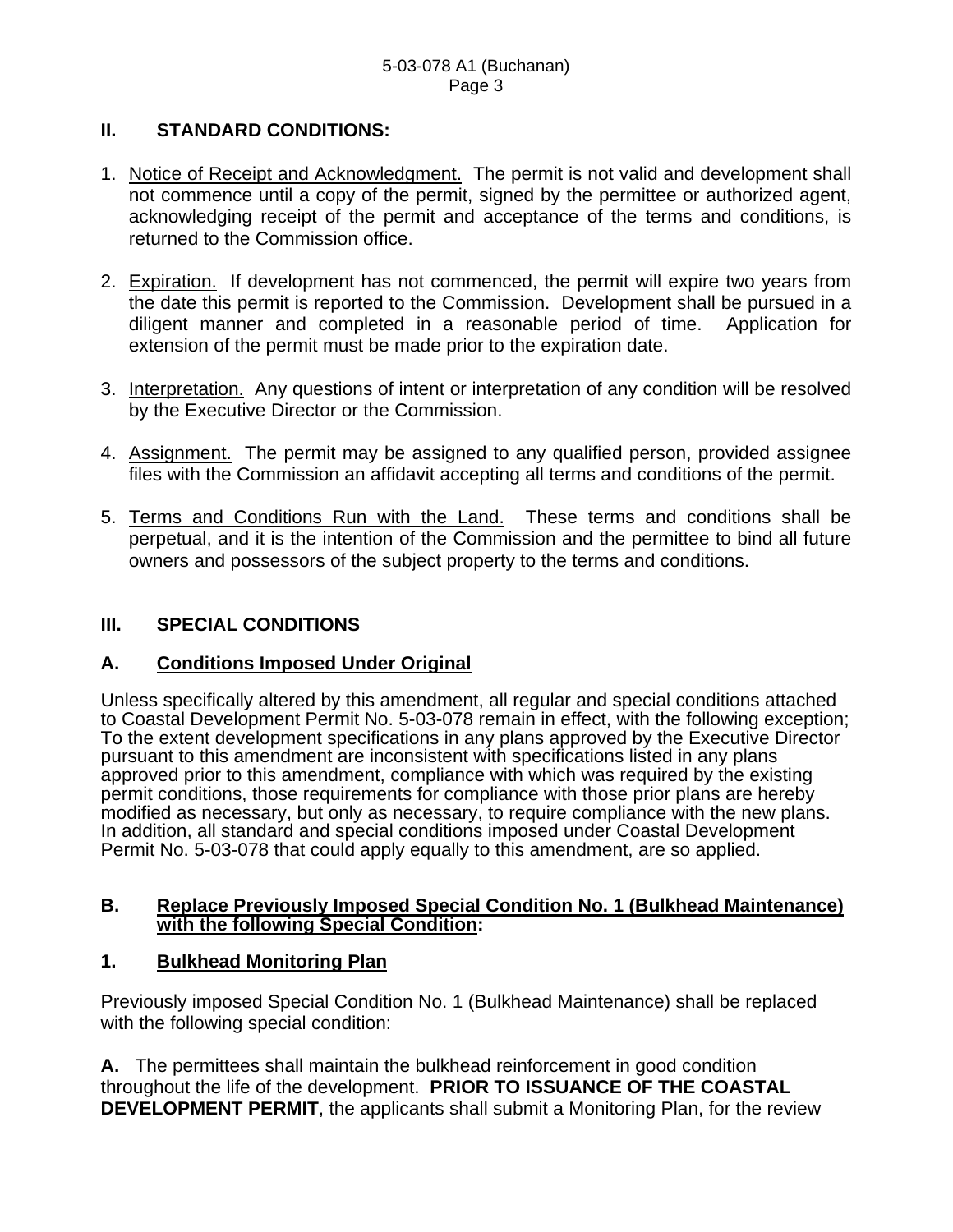and approval of the Executive Director. The permittees, and their successors in interest shall be responsible for carrying out all provisions of the approved Monitoring Plan for as long as the bulkhead reinforcement remains in place. The monitoring plan, at a minimum, shall provide for:

- 1. Regular inspections by a qualified person familiar with bulkhead structures who is able to document via photos and provide written descriptions based on personal observation of whether any portion of the sheetpile has become exposed, and if so, whether any cracks, breaks or deterioration have occurred. These inspections shall be performed at least every 2 years.
	- a. The inspections shall examine the exposed portions of the bulkhead reinforcement (to the mud line) for signs of weakness or possible failure, including, but not limited to cracking, bending, splitting, splintering, or flaking. All weak or potential failure areas should be marked on an as-built plan of the bulkhead reinforcement, and there should be photographs and text to explain the nature and extent of each weakness.
	- b. If deterioration is observed pursuant to subsections A.1.a and A.1.b above, then the sheetpile/bulkhead shall be inspected by a qualified, licensed engineer. Based on a thorough inspection, the engineer shall draw conclusions and make recommendations regarding the continued stability of the bulkhead and any measures necessary to arrest and/or repair deterioration of the plastic or other construction materials. The engineer's conclusions and recommendations shall be forwarded to the Executive Director of the Coastal Commission.

**B.** Inspection reports shall be prepared and conveyed to the Executive Director within 30 days of the inspection work. These reports shall provide information on and photographs from the date of the inspection, the name and qualifications of the person performing the inspection, and an overall assessment of the continued integrity of the bulkhead reinforcement. If the inspection identifies any areas where the bulkhead reinforcement has been damaged, the report shall identify alternatives to remedy the damage.

**C.** In the event that any sections of the bulkhead reinforcement are damaged or flaking, the permittees shall notify the Commission within 10 days; and in such event, within 30 days of such notification, submit to the Commission a complete application for any coastal development permit amendment, or new permit, necessary for the repair or replacement of the bulkhead reinforcement.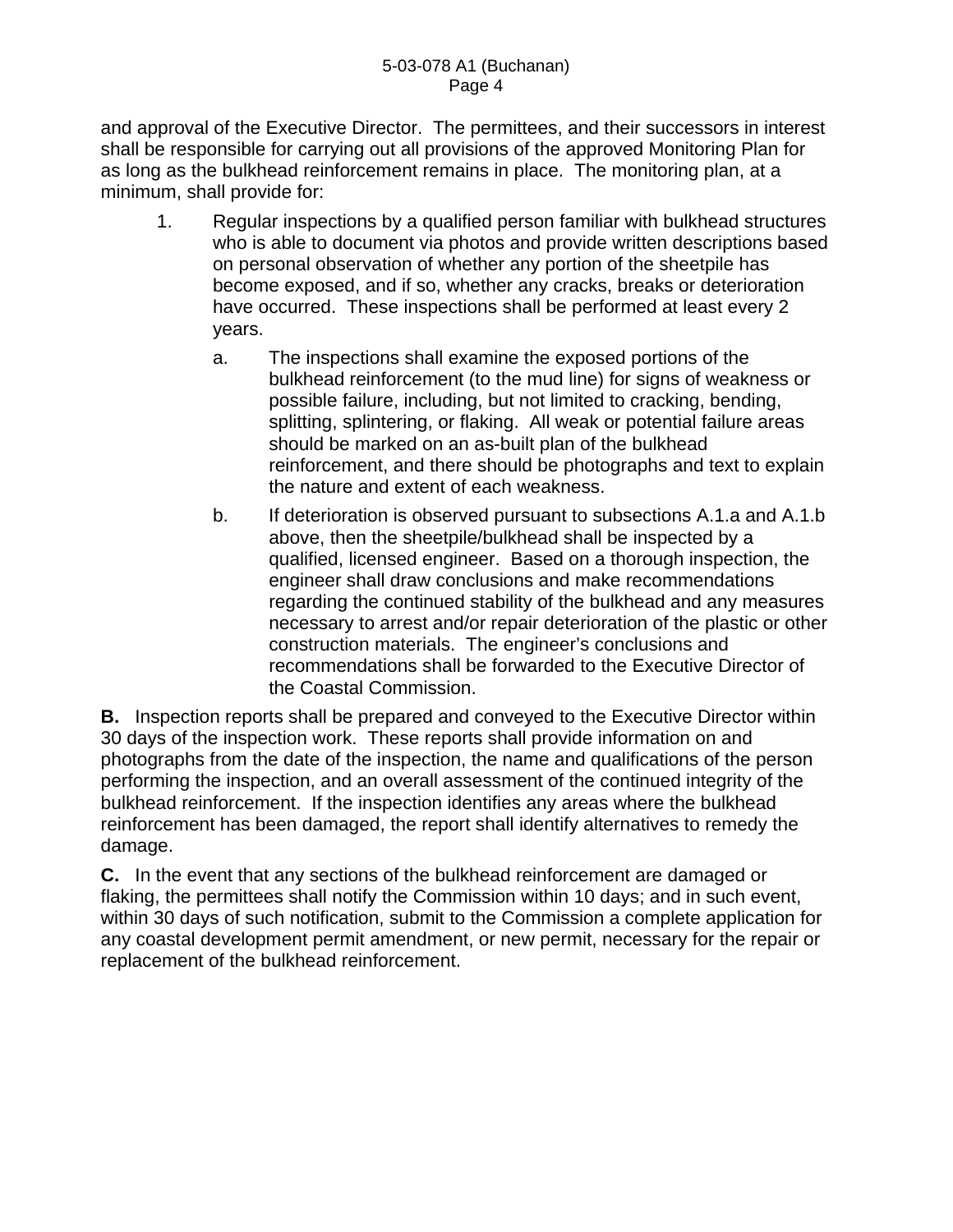## **IV. FINDINGS AND DECLARATIONS**:

The Commission hereby finds and declares:

# **A. AMENDMENT PROJECT DESCRIPTION**

In its action on the original permit, the Commission approved repair of the existing bulkhead consisting of installation of 5/8 inch thick high density polyethylene (HDPE) plastic sheet pile adjacent to the outside facing of the existing bulkhead. The approved sheet pile reinforcement will extend along the 50 foot width of the property. The current amendment requests two changes to the approved permit. First, the material composition of the sheetpile panels and interlocks that connect the sheetpile panels is proposed to be changed from the original design material of high density polyethylene (HDPE) to vinyl ester resin. The applicant is proposing the change in material "to improve the structural capacity and long-term durability of the panel design." Second, the applicant is requesting that the bulkhead monitoring special condition be revised such that it is the same as the bulkhead monitoring special condition recently approved for similar projects in Huntington Harbour (5-06-436, Lady, et al; and, 5-06-438, Daniels, et al). The current bulkhead monitoring special condition requires that monitoring be done by a licensed engineer, at least every two years for the first 12 years and then at least every year thereafter. The proposed special condition would require monitoring at least every two years for the life of the project, and would allow the initial inspection to be performed by a person familiar with bulkhead structures who is able to document via photos and provide written descriptions based on personal observation, rather than by a licensed engineer. The proposed amendment would require inspection by a licensed engineer when distress is observed in bi-annual monitoring.

The Commission approved the original permit subject to eight special conditions: 1) a requirement to monitor the plastic sheetpile; 2) consideration of alternatives in the future; 3) a requirement that the applicant conform with specific construction responsibilities to avoid impacts upon water quality and marine resources; 4) a requirement that the applicant prepare a survey to confirm the absence of Caulerpa taxifolia in the project area; 5) a requirement to conduct pre- and post-construction eelgrass surveys, and if any unanticipated eelgrass impacts occur those impacts be mitigated; 6) a requirement to mitigate impacts to soft bottom habitat; 7) acknowledgement that this coastal development permit does not waive any public rights which may exist on the property; and 8) that the applicant submit written documentation of the legal ability to undertake the development. All of these special conditions remain in effect, except that Special Condition No. 1 will be modified as described herein.

The subject site is located at 16822 Baruna Lane, on Davenport Island, in Huntington Harbour in the City of Huntington Beach. The nearest public access in the area is at a pocket park located across the channel from the subject site, adjacent to the Davenport Drive bridge, and also at Sunset County Beach located approximately ½ mile to the southwest.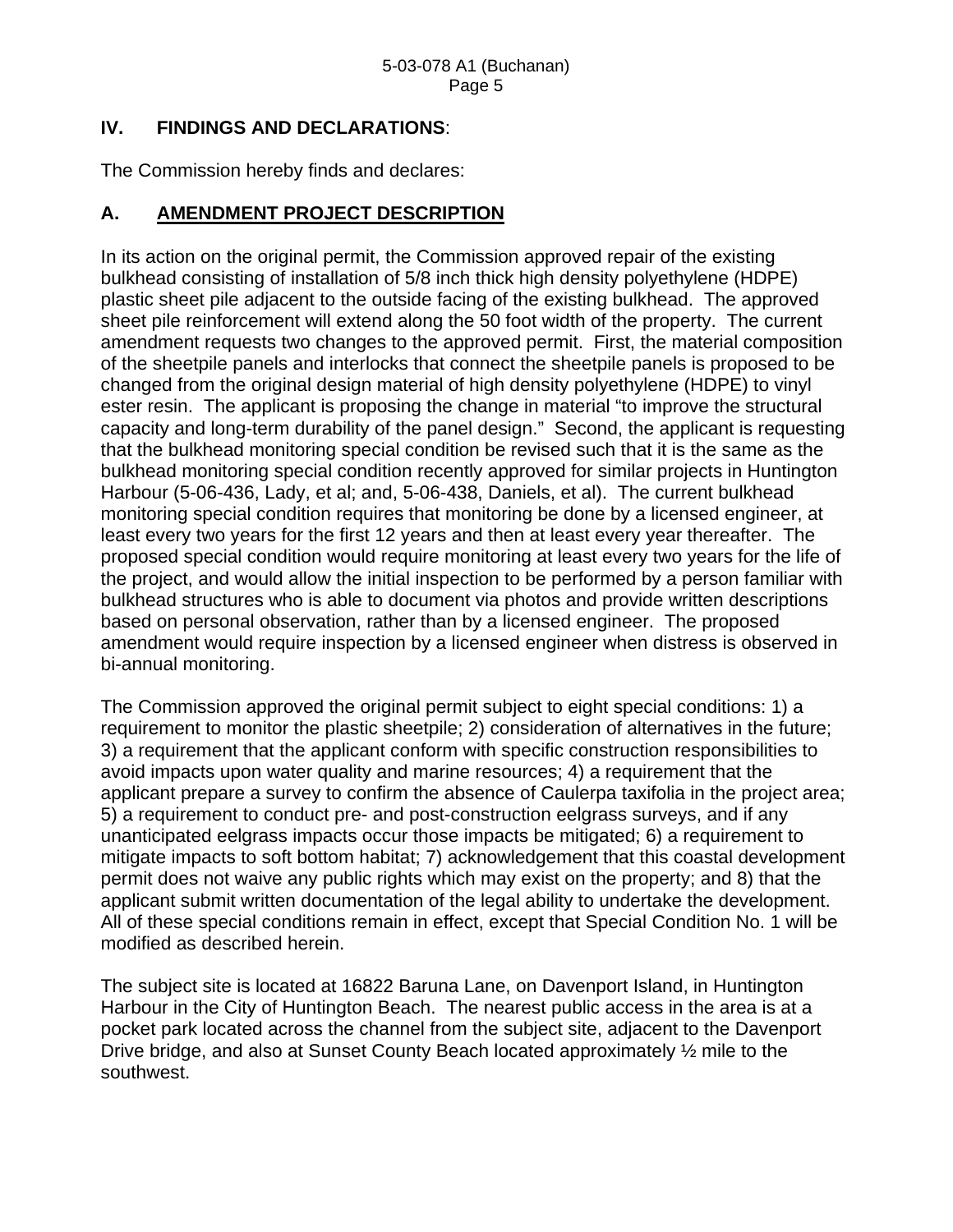The City has a certified Local Coastal Program. However, because the proposed development is located seaward of the mean high tide line (seaward of the existing bulkhead), the project falls within the Commission's retained permit jurisdiction.

## **B. Marine Habitat**

Section 30230 of the Coastal Act states:

*Marine resources shall be maintained, enhanced, and where feasible, restored. Special protection shall be given to areas and species of special biological or economic significance. Uses of the marine environment shall be carried out in a manner that will sustain the biological productivity of coastal waters and that will maintain healthy populations of all species of marine organisms adequate for long-term commercial, recreational, scientific, and educational purposes.*

Section 30231 of the Coastal Act states:

The biological productivity and the quality of coastal waters, streams, wetlands, estuaries, and lakes appropriate to maintain optimum populations of marine organisms and for the protection of human health shall be maintained and, where feasible, restored through, among other means, minimizing adverse effects of waste water discharges and entrainment, controlling runoff, preventing depletion of ground water supplies and substantial interference with surface water flow, encouraging waste water reclamation, maintaining natural vegetation buffer areas that protect riparian habitats, and minimizing alteration of natural streams.

Huntington Harbour is hydrologically connected to Anaheim Bay National Wildlife Refuge to the north and Bolsa Chica Ecological Reserve to the south. Coastal Act Section 30230 requires that marine resources be maintained, enhanced, and where feasible, restored and provides special protection to areas and species of special biological or economic significance. Coastal Act Section 30231 further requires that the biological productivity and the quality of coastal waters, streams, wetlands, estuaries, and lakes appropriate to maintain optimum populations of marine organisms and for the protection of human health be maintained and, where feasible, restored. The Commission considers Anaheim Bay National Wildlife Refuge and Bolsa Chica Ecological Reserve to be unique and important coastal wetlands and finds that any development proposed within the connected Huntington Harbour must be undertaken in such a manner to avoid impacts that would significantly degrade the biological productivity and quality of these connected coastal waters and wetlands. Furthermore, the waters of Huntington Harbour are used extensively for boating, and to a lesser degree fishing. Thus, it is important that the proposed project protect the health of recreational users of these waters consistent with Section 30231.

The proposed amendment requests a change in the type of plastic to be used for the sheetpile panels and interlocks for the approved bulkhead repair. The applicant proposes a change from HDPE plastic to vinyl ester resin. The Commission's concerns with plastic tend to fall into two categories. The first is the question of whether chemicals from the plastic leach into the marine waters and environment. The second is the issue of plastic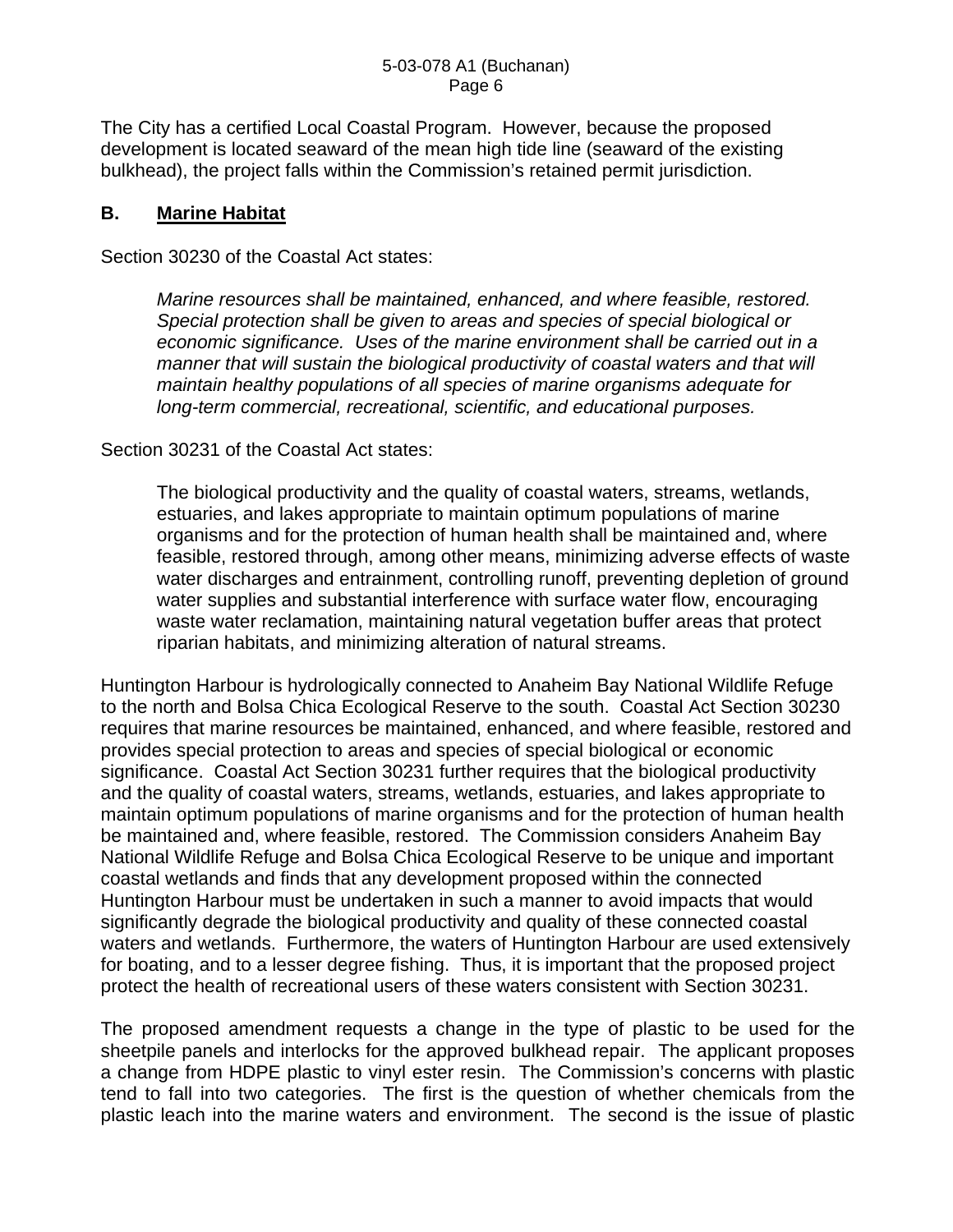debris breaking off of structures placed in marine waters and circulating in marine waters indefinitely.

The applicant's representative has submitted information<sup>1</sup> that indicates that the proposed vinyl ester resin is very corrosion resistant and does not degrade like other polymers. The information submitted further states that tests assessing vinyl ester resin have indicated that the vinyl ester had very little loss of properties after 15 years of immersion in ambient water. The studies concluded that "Overall, the vinyl ester resin was rated the best in performance in the wet and dry environments, which was expected due to the polymers corrosion resistance and excellent performance in the marine market for the past 17 years."

The applicant's engineering consultant, regarding the results of the studies cited above, states: "These studies evaluated the long-term stability of various composites. Vinyl ester was found to be the most stable with no blistering (cracking) after 15 years of being immersed in water at ambient temperatures and temperatures of up to 150 degrees Fahrenheit. These studies also found that vinyl ester remained stable and was not broken down, solublized, or leached out as some of the other composites did, which indicates that the vinyl ester did not degrade and emit chemicals into the environment. These findings support the determination that replacement of the HDPE interlock with vinyl ester to create a uniform material composition for the panels will result in a more stable and long lasting product. [Note: The consultant was under the impression that the Commission had already approved the vinyl ester resin for the panels in its original approval of the sheetpile bulkhead repair. However, the Commission's original action on the underlying permit approved HDPE as the material for the sheetpile panels. Nevertheless, the basis for supporting the change in material for the interlocks described by the applicant's engineering consultant, applies as well to the change in material for the panels.]

Based on these studies, the proposed vinyl ester resin appears to be stable and would not be expected to create adverse impacts on the marine environment due to leaching. However, the studies cited above were conducted in fresh, not salt, water. The proposed use will be in salt water. However, neither staff nor the applicant has been able to discover any studies that assess the proposed material's viability in salt water. As has been the case in previous actions on various types of plastics in the marine environment, it appears that further study is necessary.

Beyond the information referred to above, very little literature exists on the components of plastic leaching into the marine environment. The majority of literature available regarding plastic in the marine environment addresses the issue of plastic debris. Two papers generally addressing leaching were identified: "A Brief Analysis of Organic Pollutants Sorbed to Pre and Post- Production Plastic Particles from the Los Angeles and San Gabriel River Watersheds", by C.J.Moore, G. L. Lattin, A. F. Zellers, Algalita Marine Research Foundation; and, "Plastics in the Marine Environment: A Technical Perspective,

 $\overline{a}$ 

 $<sup>1</sup>$  The Effective Use of Permeation Barriers in Marine Composites to Prevent Blistering, and, A 15-Year Study</sup> of the Effective Use of Permeation Barriers in Marine Composites to Prevent Corrosion and Blistering; Part 2, Evaluation of Physical Properties, both by David J. Herzong and Paul P. Burrell of Interplastic Corporation.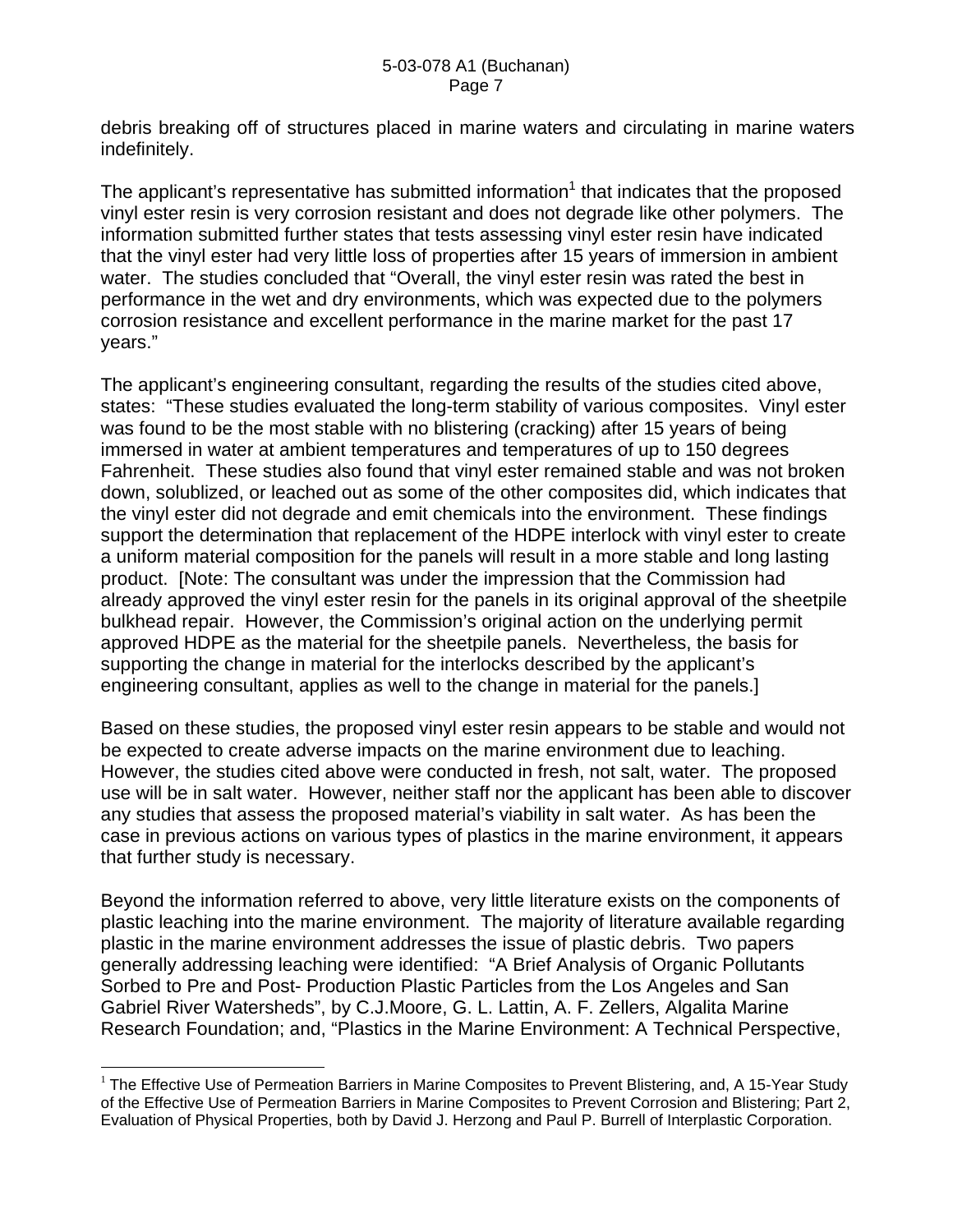by Tony L. Andrady PhD, Center for Engineering Technology. Both papers are "white papers" from the "Plastic Debris Rivers to Sea" 2005 Conference (September 7-9, 2005, held in Redondo Beach, Calif.). The main conclusion of both the papers cited above is that very few studies have been conducted regarding the effects of plastic leaching in the marine environment. Both papers support the need for future studies on the issue. This supports the imposition of a special condition requiring consideration of alternatives to the plastic, should environmentally superior alternatives be identified in the future.

With regard to the question of leaching, the currently available scientific evidence points to the likelihood that leaching of chemicals is minimal and not likely to have a significant effect on marine resources and the biological productivity and quality of coastal waters necessary to maintain optimum populations of marine organisms and for the protection of human health. Based on current scientific evidence, it appears that leaching does not create adverse impacts on marine resources. However, scientific opinion is constantly evolving. It is possible that new information may become available in the future that reaches a different conclusion. In order to be most protective of marine resources, the Commission has found in past actions that it can only approve the long-term use of plastic in the marine environment if the applicant agrees to submit a permit amendment or a new permit application in the event new information becomes available indicating that plastic does have significant adverse impacts on marine resources. The Commission could only find the proposed change of materials consistent with Sections 30230 and 30231 when the project also includes the requirement that, should newer scientific evidence become available at some point in the future indicating the use of vinyl ester is not acceptable, the applicant agrees to submit an amendment or new permit application to address the new information and incorporate appropriate changes to the project to minimize or eliminate the adverse impacts on the marine environment. A special condition with such a requirement has already been imposed on the subject project in the Commission's approval of the underlying coastal development permit. Nothing in this amendment changes that special condition. Therefore, the Commission finds that the proposed amendment, as conditioned, is consistent with Coastal Act Sections 30230 and 30231 which require that the marine environment be protected.

In recent years the Commission has allowed projects that use plastic in the marine environment only when there is an assurance that the projects will include monitoring of the plastic to assess its condition over time. The Commission imposed such a condition in approving the underlying coastal development permit. That special condition required that all monitoring be conducted by a licensed engineer and that the inspections occur at least every two years for the first twelve years and at least every year thereafter. However, more recently (5-06-436, Lady, et al, and 5-06-438, Daniels, et al) the Commission has found that monitoring conducted by a "qualified person familiar with bulkhead structures who is able to document via photos and provide written descriptions" to be adequate to assure protection of the marine environment. The more recent special condition requires that if deterioration is observed pursuant to the required inspections, then inspection by a licensed engineer is required. Also in the more recent bulkhead repair approvals, the Commission has found that inspections at least every two years would suffice to assure protection of the marine environment. The applicant's request for changes to the previously imposed bulkhead monitoring special condition is consistent with the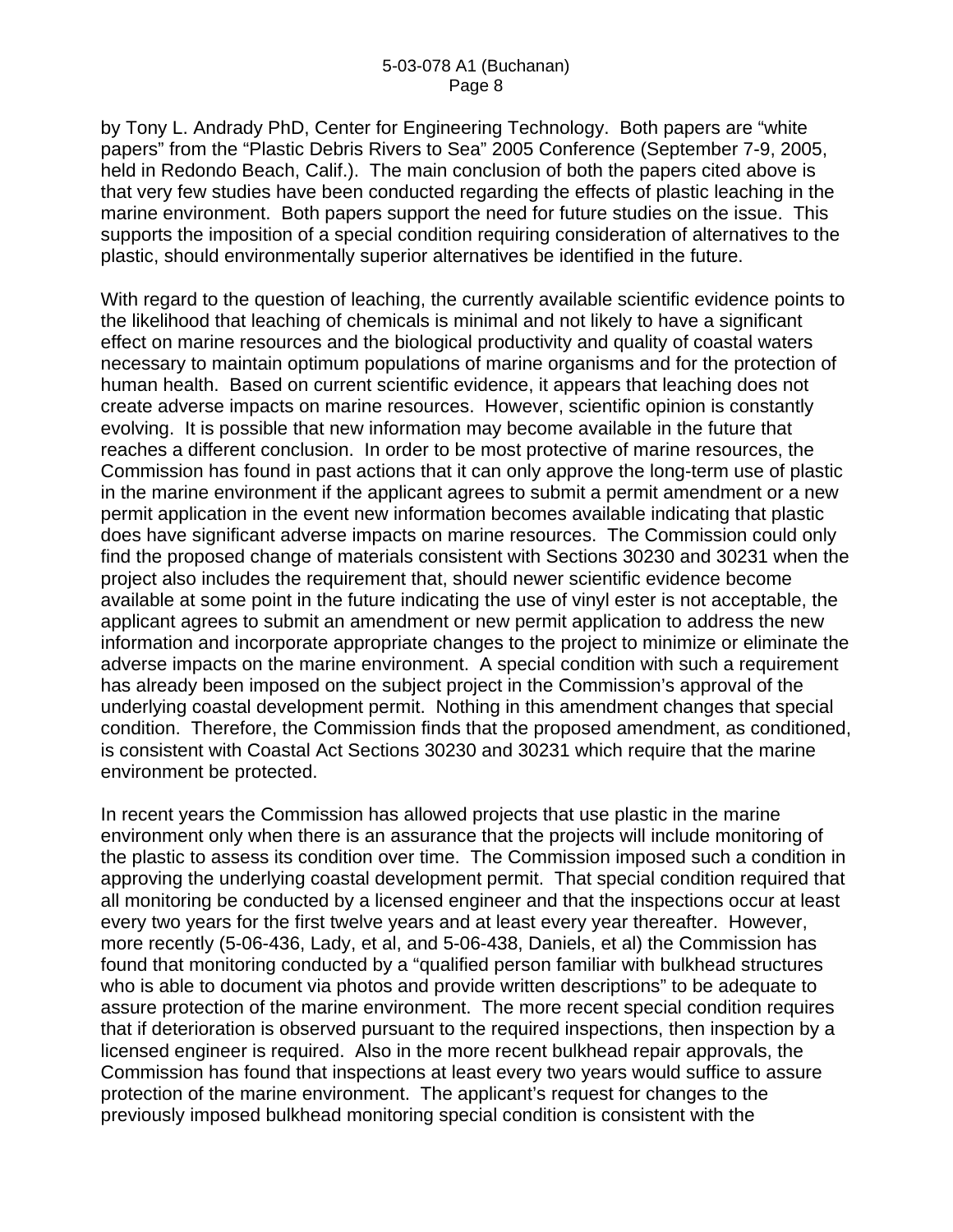Commission's most recent action on very similar bulkhead repair permits. The more recent bulkhead repair permits are also located within Huntington Harbour.

In approving coastal development permit 5-06-436 and 5-06-438 the Commission found:

*"Monitoring the sheetpile would not require that the buried sheetpile be exposed, but rather confirm whether the sheetpile is indeed still buried. The monitoring would not necessarily have to be performed by an engineer, but rather by anyone able to document via photos and personal observation, whether any portion of the sheetpile has become exposed, and if so, whether any cracks, breaks or deterioration have occurred. If deterioration were observed then the appropriately licensed professional would need to become involved."* 

As amended, the special condition will still assure consistency with Sections 30230 and 30231 of the Coastal Act with regard to protection of the marine environment. Therefore, the Commission finds that the proposed amendment, as conditioned, is consistent with Sections 30230 and 30231 of the Coastal Act.

# **C. Local Coastal Program**

Coastal Act section 30604(a) states that, prior to certification of a local coastal program ("LCP"), a coastal development permit or permit amendment can only be issued upon a finding that the proposed development is in conformity with Chapter 3 of the Act and that the permitted development will not prejudice the ability of the local government to prepare an LCP that is in conformity with Chapter 3. An LCP for the City of Huntington Beach was effectively certified in March 1985 and subsequently updated. However, the proposed development is occurring within an area of the Commission's original permit jurisdiction, due to the project location seaward of the mean high tide line. Consequently, the standard of review is the Coastal Act and the City's LCP is used only as guidance. As conditioned, the proposed development as amended is consistent with Chapter 3 of the Coastal Act and with the certified LCP for the area.

# **D. California Environmental Quality Act**

Section 13096 Title 14 of the California Code of Regulations requires Commission approval of a coastal development permit application to be supported by a finding showing the application, as conditioned by any conditions of approval, to be consistent with any applicable requirements of the California Environmental Quality Act (CEQA). Section 21080.5(d)(2)(A) of CEQA prohibits a proposed development from being approved if there are feasible alternatives or feasible mitigation measures available which would substantially lessen any significant adverse effect which the activity may have on the environment.

The City of Huntington Beach is the lead agency for purposes of CEQA. In addition to any mitigation measures the City may impose in that capacity, the Coastal Commission adopts additional mitigation measures, found below, to ensure that the proposed project will conform with the requirements of the Coastal Act.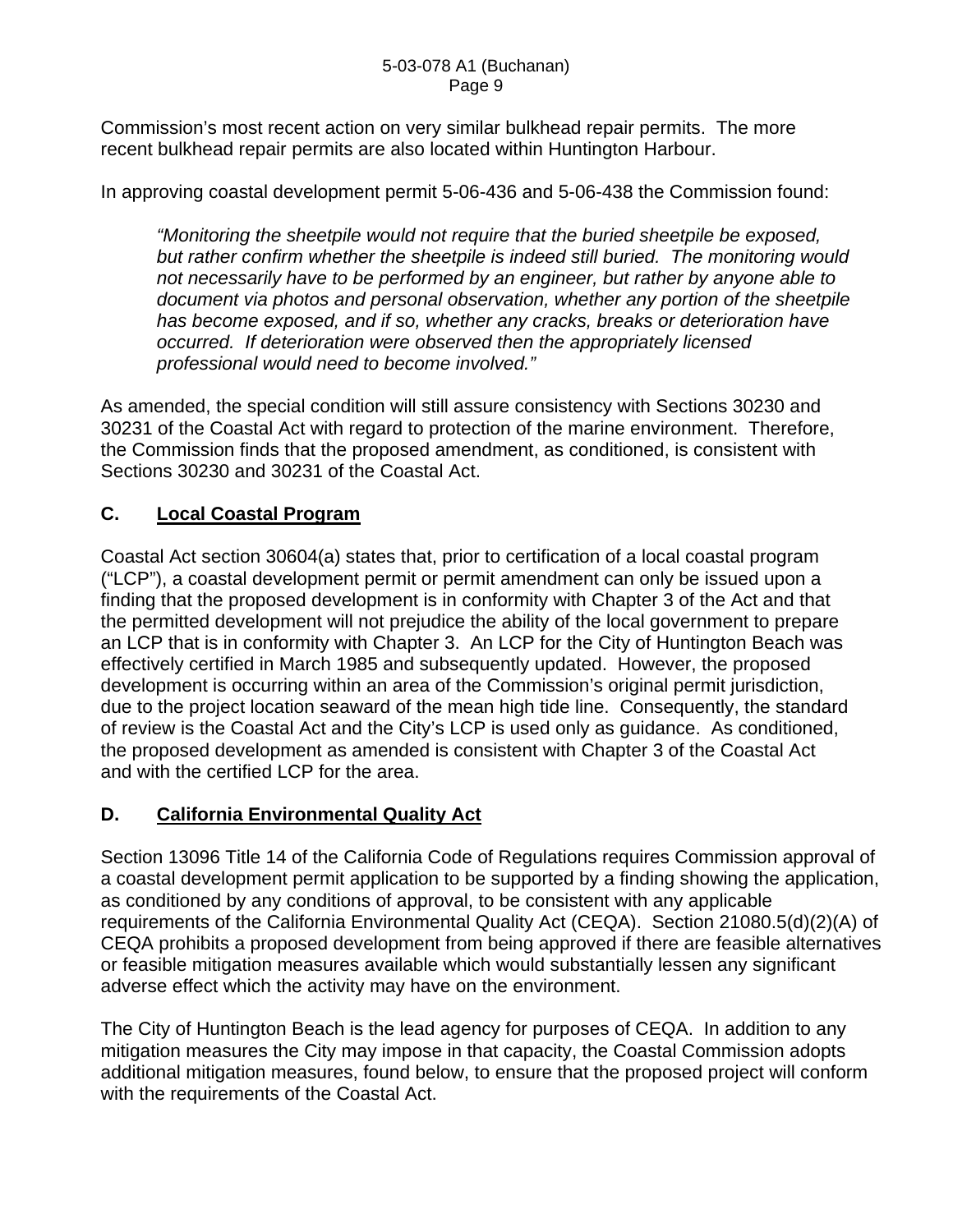The proposed project amendment, as conditioned, has been found consistent with the Chapter 3 policies of the Coastal Act. As conditioned, there are no feasible alternatives or feasible mitigation measures available which would substantially lessen any significant adverse effect which the activity may have on the environment. Therefore, the Commission finds that the proposed project amendment, as conditioned to mitigate the identified impacts, is the least environmentally damaging feasible alternative and can be found consistent with the requirements of the Coastal Act to conform to CEQA.

The project is located in an existing harbor in an urbanized area. Development already exists on the subject site. The project site does not contain any known sensitive marine resources, therefore the impacts arising from the proposed project will be minimal. In addition, the proposed development has been conditioned to assure the proposed project is consistent with the resource protection policies of the Coastal Act. The conditions also serve to mitigate significant adverse impacts under CEQA. The conditions, including those imposed under the original permit as modified by this amendment are: 1) a requirement to monitor the plastic sheetpile; 2) consideration of alternatives in the future; 3) a requirement that the applicant conform with specific construction responsibilities to avoid impacts upon water quality and marine resources; 4) a requirement that the applicant prepare a survey to confirm the absence of Caulerpa taxifolia in the project area; 5) a requirement to conduct pre- and post-construction eelgrass surveys, and if any unanticipated eelgrass impacts occur those impacts be mitigated; 6) a requirement to mitigate impacts to soft bottom habitat; and 7) acknowledgement that this coastal development permit does not waive any public rights which may exist on the property. There are no other feasible alternatives or mitigation measures available which will lessen any significant adverse impact the activity would have on the environment. Therefore, the Commission finds that the proposed project, as conditioned, can be found consistent with the requirements of CEQA.

5-03-378 A1 Buchanan stfrpt MatAm 5.07 mv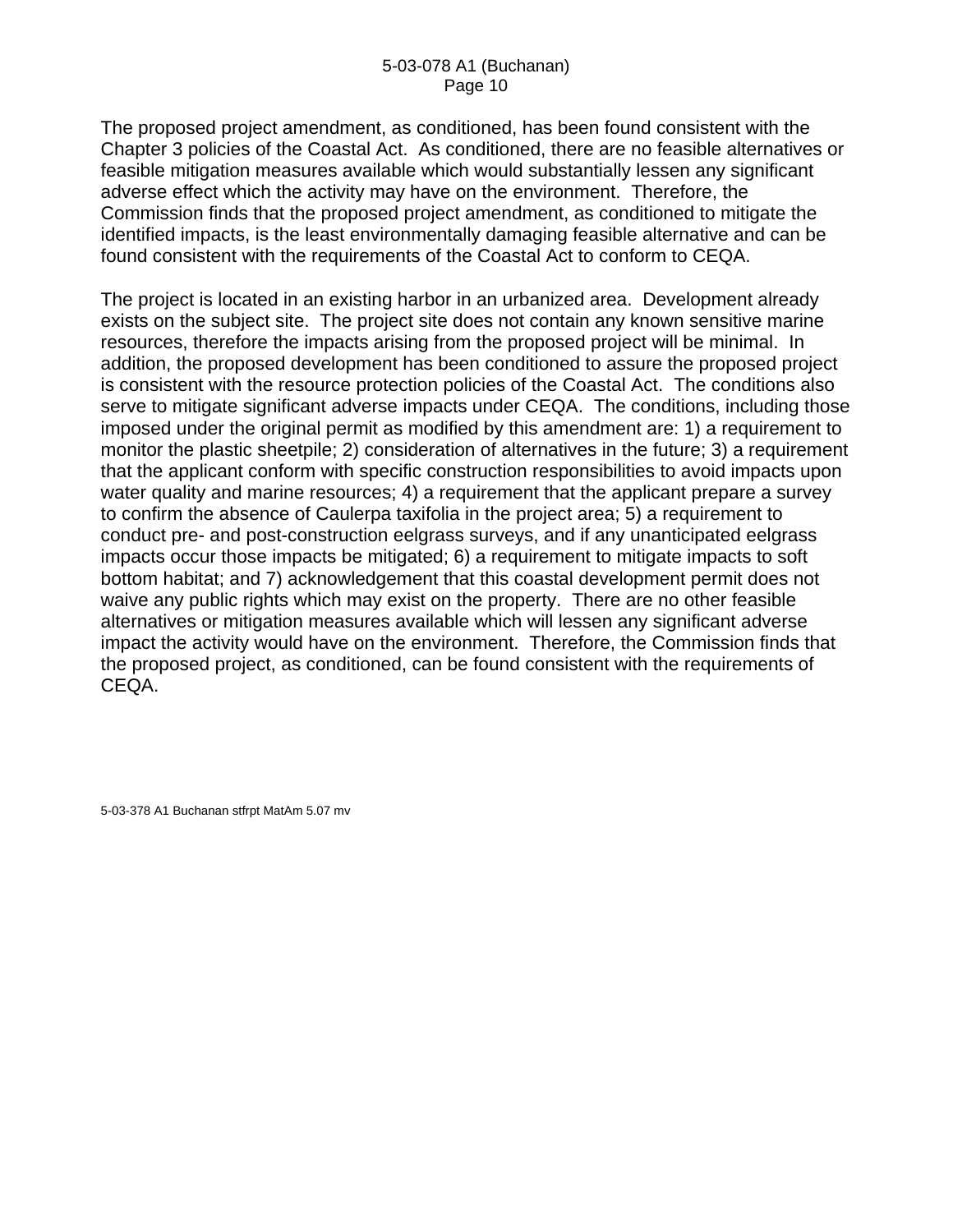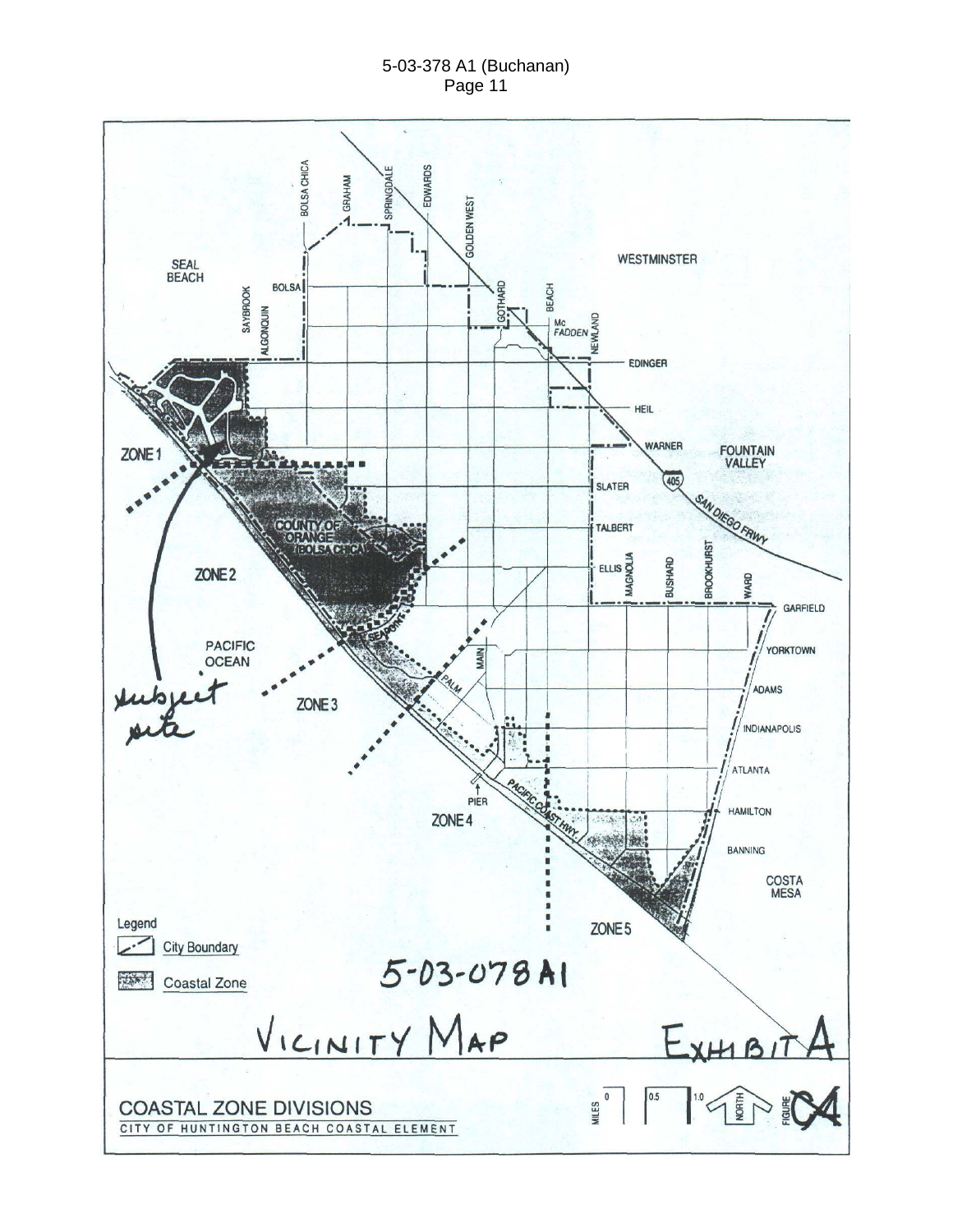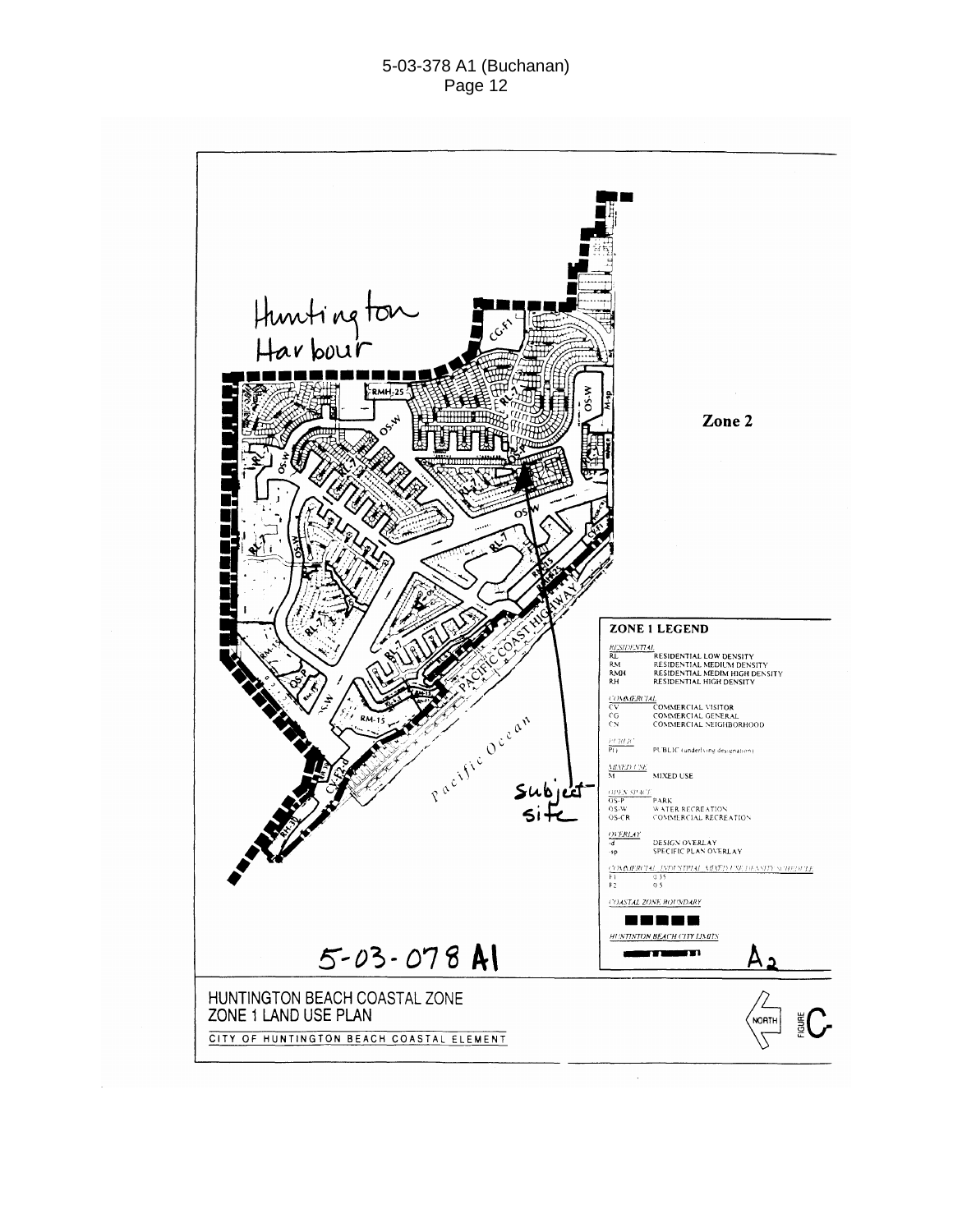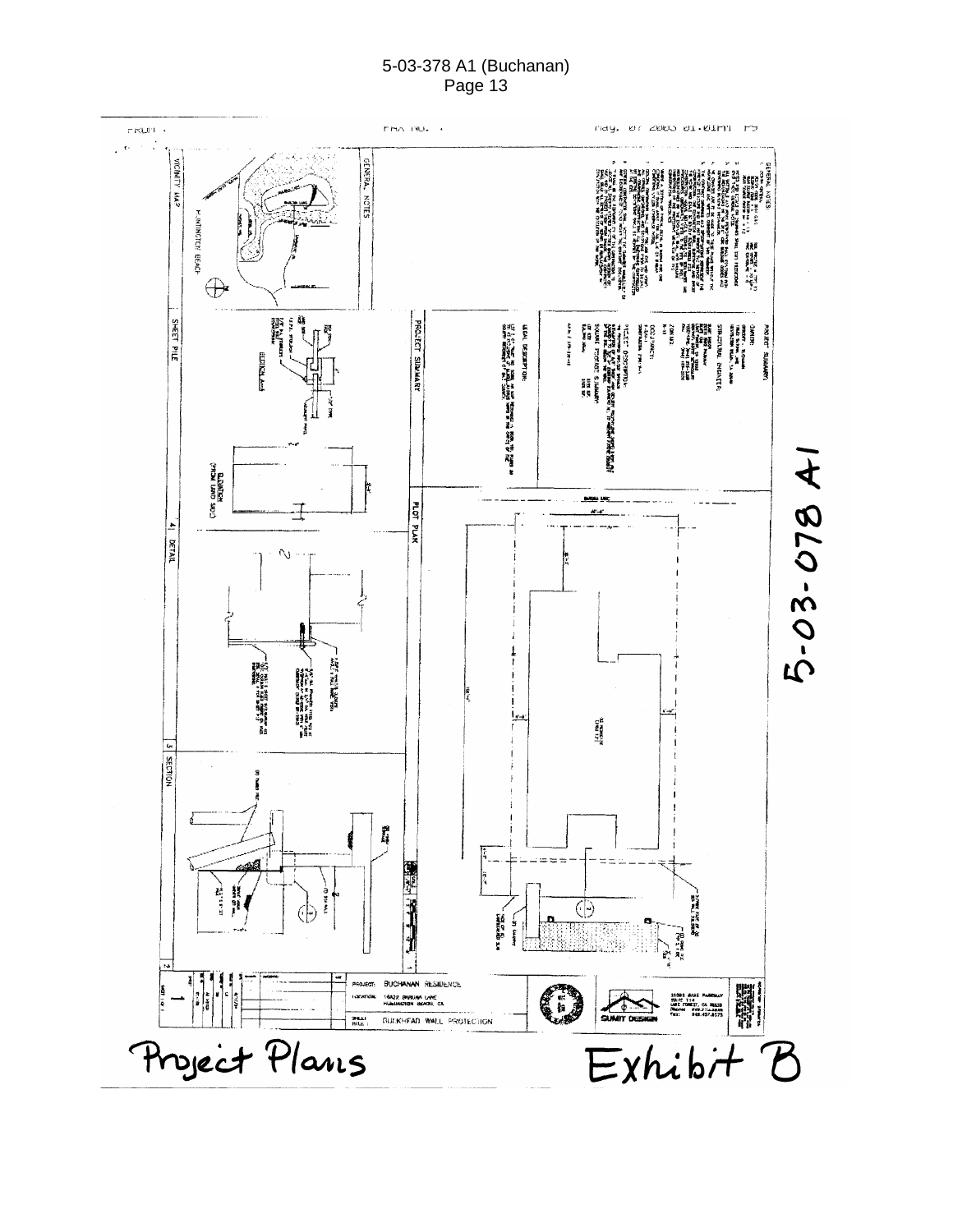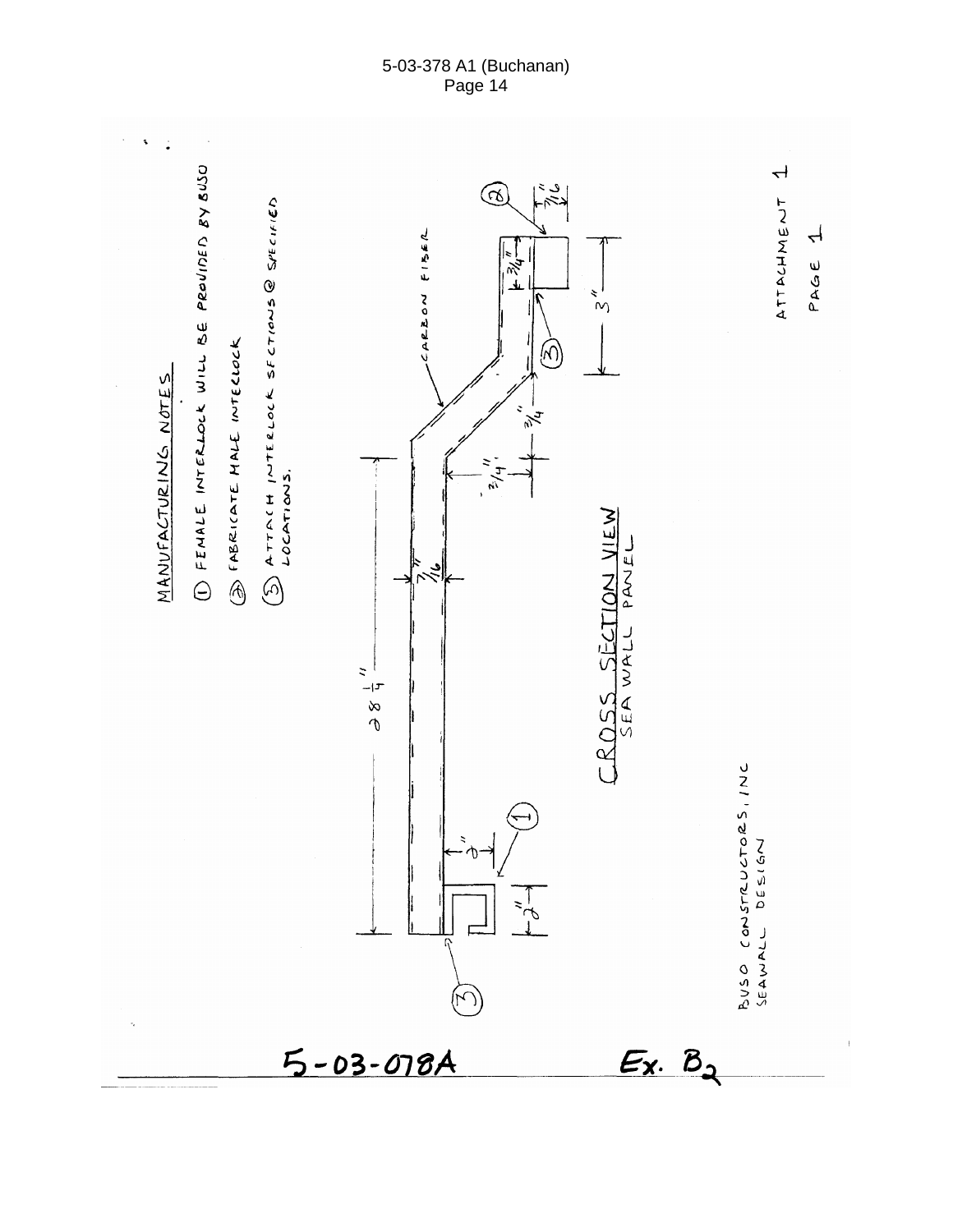